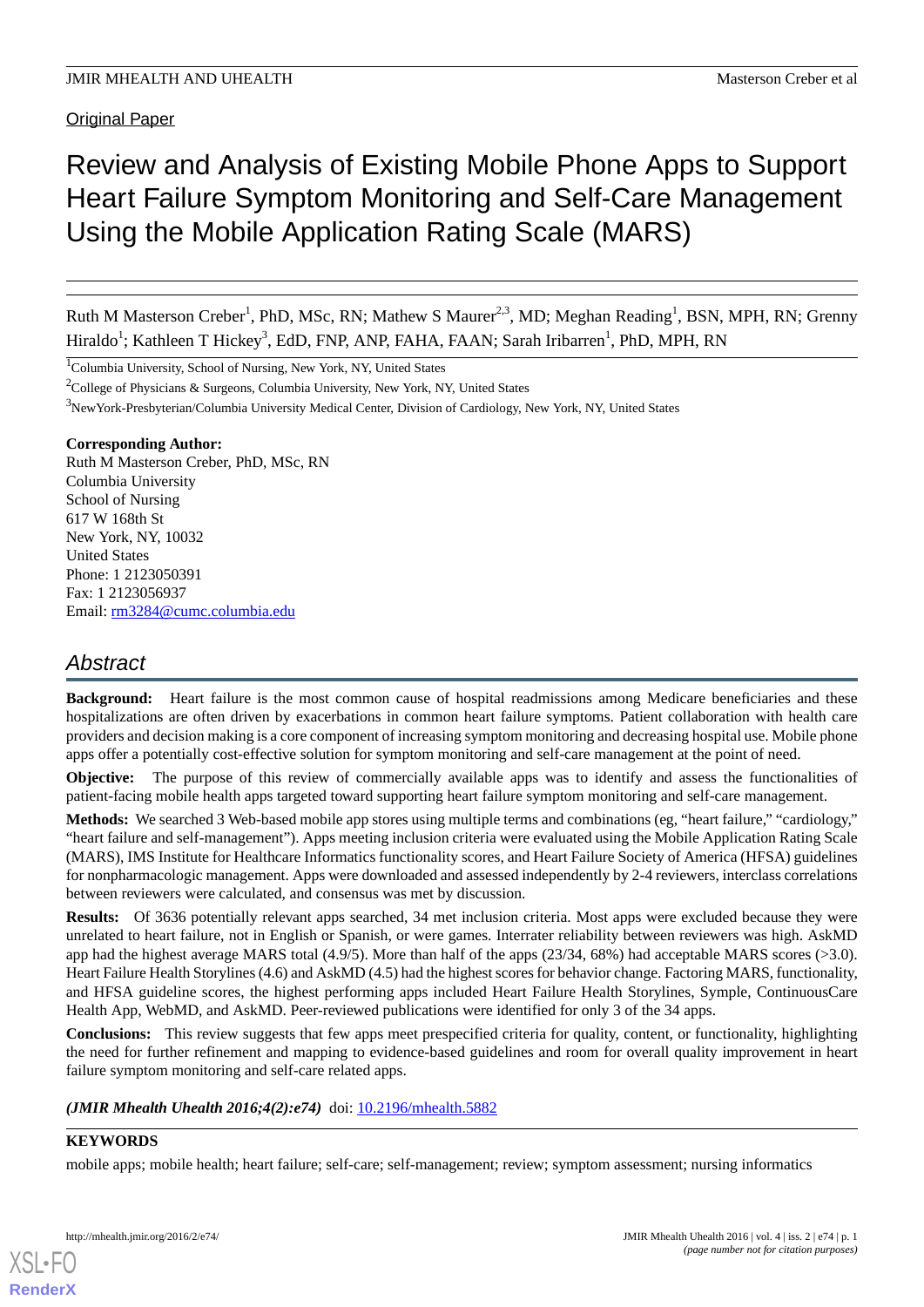## *Introduction*

Heart failure (HF) is a common, complex, and costly cardiovascular condition. Heart failure currently affects 5.7 million Americans [[1\]](#page-11-0), is the fastest growing cardiovascular condition in the United States [\[2](#page-11-1)], and the most common reason for hospitalization among older adults [\[3](#page-11-2)-[6\]](#page-11-3). Worldwide, the prevalence of HF is estimated to be more than 23 million people [[7\]](#page-11-4). The most common reason for HF-related hospitalizations is symptom exacerbations. Symptom changes are often insidious, making it difficult for patients to recognize and respond to changes early and resulting in need for hospital-based management of HF exacerbations. To reduce the societal and cost burden of HF, effective symptom management strategies are important for patients and also may help to reduce hospital admissions [\[8](#page-11-5),[9\]](#page-11-6). Major clinical guidelines recommend the inclusion of daily symptom monitoring as part of routine management of patients with HF [\[10](#page-11-7)].

With an uptake of mobile phone ownership among adults in the United States [[11\]](#page-11-8), there is growing opportunity to capitalize on the use of mobile phone technology to enhance the management of HF. Mobile phones are an optimal vehicle for housing mobile health (mHealth) apps for symptom monitoring because they are accessible continuously, portable, and convenient. Mobile health apps are reported to be an ideal platform for behavior change because of popularity, connectivity, and increased sophistication [\[12](#page-11-9)]. Apps can support added functionalities and have the potential for real-time data collection, graphic feedback, interactivity, and links to social functionalities [\[12](#page-11-9)]. In addition, apps have the potential to be useful for symptom management because they can include behavioral prompts, reminders, illness monitoring, and self-management programs that extend far beyond the clinic walls.

Currently, reviews of commercial mHealth apps exist to support patients undergoing bariatric surgery [\[13](#page-11-10)], those who are managing bipolar disorder [[14\]](#page-11-11), cancer [[15\]](#page-11-12), cardiovascular disorders [\[16](#page-11-13)], chronic pain [\[17](#page-11-14),[18\]](#page-12-0), depression [\[19](#page-12-1)], diabetes [[20\]](#page-12-2), health care–associated infection prevention [[21\]](#page-12-3), human immunodeficiency virus [\[22](#page-12-4),[23\]](#page-12-5), and schizophrenia [\[24](#page-12-6)]. A review has been conducted on published literature on mHealth apps for HF [\[25](#page-12-7)]; however, it did not include an evaluation of commercially available mHealth apps. To date no studies have assessed commercially available apps to support HF symptom monitoring and self-care. To address this gap, we conducted a thorough review of commercially available existing mobile apps

focused specifically on self-management and symptom monitoring for patients with HF. Our objectives were to (1) identify HF-related apps available in the main app stores; (2) describe their characteristics; (3) identify if any of the available apps have been rigorously tested; and (4) rate the quality of the apps based on the Mobile Application Rating Scale (MARS) [[26\]](#page-12-8), functionality score from the IMS Institute for Healthcare Informatics report [\[27](#page-12-9)], and Heart Failure Society of America (HFSA) guidelines for nonpharmacologic management [[10\]](#page-11-7).

## *Methods*

## **Systematic Search Criteria and Selection**

In January 2016, we conducted a thorough review of mobile apps across 3 mobile app stores: Apple iTunes Store, Android Google Play store, and Amazon Appstore. The following search terms were included: "heart failure," "cardiology," "heart failure and self-management," "heart failure and symptom management," "heart failure and symptom monitoring," "heart failure and self-care," "cardiology and symptom management," "cardiology and symptom monitoring," "heart," "symptom," "symptom management," "self-care," and "self-care and heart." Each term was searched in each of the 3 app stores listed.

Preliminary screening was conducted based on app titles, full marketing description, and screenshots of the potential apps for relevance and inclusion. Apps were excluded if they were games, unrelated to health, or not written in English or Spanish. The second round of exclusion criteria focused on removing (1) duplicate apps (those found in multiple stores or from multiple search terms), (2) highly similar versions of the same app (eg, "lite" or "pro" versions), (3) apps that are not patient-facing, (4) apps focused solely on health and fitness, (5) apps for continuing medical education or conference apps, and (6) apps that were no longer available [\(Figure 1\)](#page-2-0). Team members reviewed the apps after each round of exclusion criteria were completed (almost 70% of the apps were rated by at least two reviewers). The remaining apps were downloaded, reviewed (iOS 9.2.1 on iPhone 6; iPad mini or Android phone), rated, and evaluated by 2 reviewers (GH and RMC).

A data extraction form was built using a Google Docs survey that included the full MARS scale, IMS Institute for Healthcare Informatics functionality scoring system, and 8 questions related to specific self-care behaviors recommended in the "Nonpharmacologic Management and Health Care Maintenance in Patients with Chronic Heart Failure" published by the HFSA [[10\]](#page-11-7).

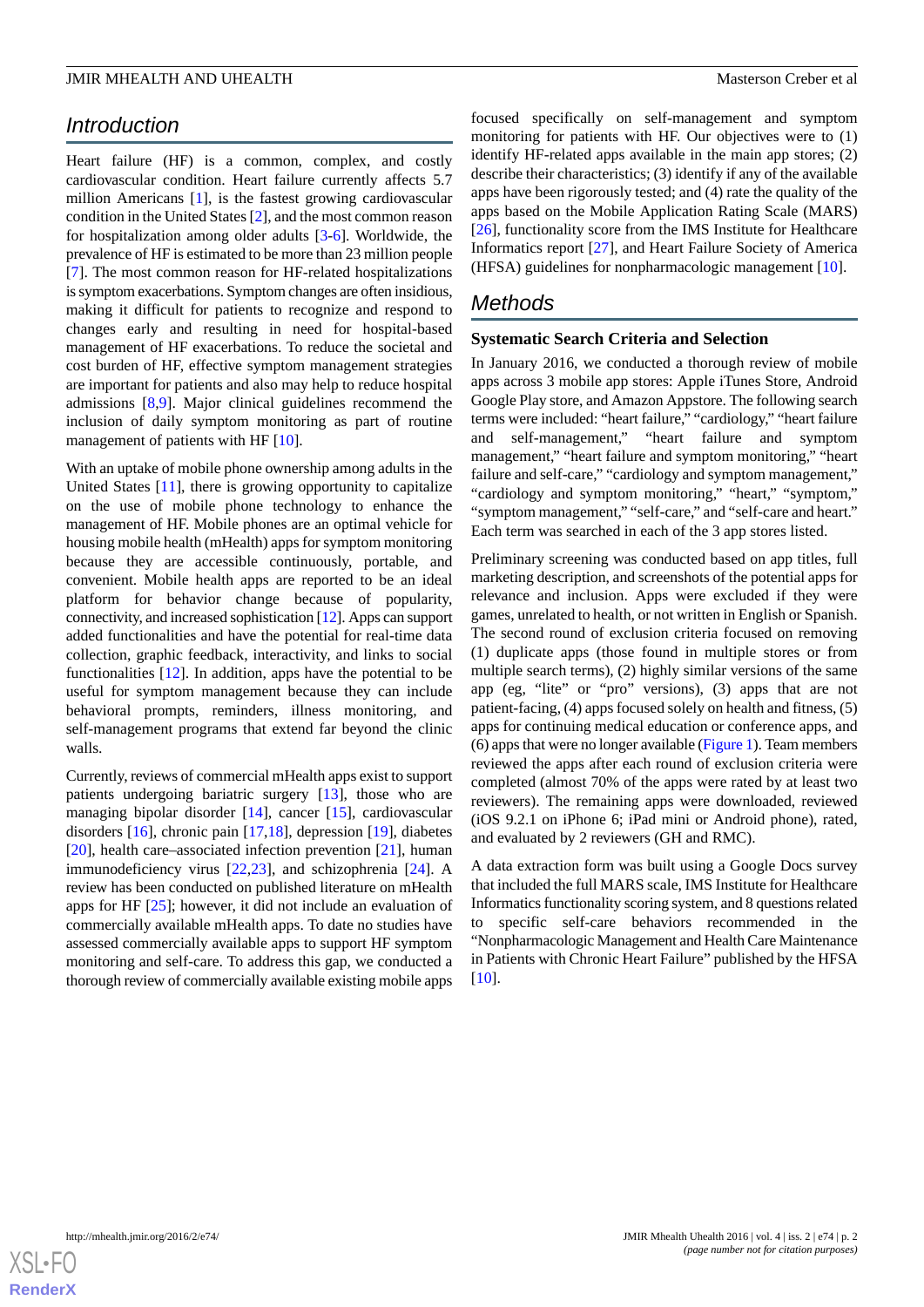<span id="page-2-0"></span>**Figure 1.** Screening process flowchart.



Abbreviations: AF: atrial fibrillation; BP: blood pressure; CME: continuing medical education

## **Measures or Rating Tool**

We rated and ranked the apps based on 3 scores: (1) MARS quality score [\[26](#page-12-8)], (2) IMS Institute for Healthcare Informatics functionality score  $[27]$  $[27]$ , and  $(3)$  consistency with HFSA guideline recommendations [[10\]](#page-11-7) with an additional question related to the number of self-care behaviors that the apps addressed. The MARS was used to rate app quality and includes 3 sections and a modifiable app-specific section: classification, quality, and satisfaction [[26\]](#page-12-8). The classification section provides descriptive information about the apps. The objective app quality section includes 19 items divided into 4 scales: engagement, functionality, aesthetics, and information quality. The subjective

quality section contains 4 items evaluating the user's overall satisfaction. MARS items are scored using a 5-point Likert scale (1-inadequate, 2-poor, 3-acceptable, 4-good, and 5-excellent). The final MARS scores include 4 subscale scores, a total mean score, subjective quality score, and an app-specific subscale that assesses perceived effect on the user's knowledge, attitudes, and intentions to change as well as likelihood of changing the identified targeted behaviors.

The IMS functionality score is based on 7 functionality criteria and 4 functional subcategories as described in detail in the IMS Institute for Healthcare Informatics report [\[27](#page-12-9)] [\(Table 1\)](#page-2-1). Each app was assessed for having or not having 11 functionalities and given a functionality score (0-11) [[27\]](#page-12-9).

<span id="page-2-1"></span>**Table 1.** IMS Institute for Healthcare Informatics functionality scoring criteria.

| Functionality scoring<br>criteria |               | Description                                                                                                                                                  |  |  |  |  |  |
|-----------------------------------|---------------|--------------------------------------------------------------------------------------------------------------------------------------------------------------|--|--|--|--|--|
| 1. Inform                         |               | Provides information in a variety of formats (text, photo, video)                                                                                            |  |  |  |  |  |
| 2. Instruct                       |               | Provides instructions to the user                                                                                                                            |  |  |  |  |  |
| 3. Record                         |               | Capture user entered data                                                                                                                                    |  |  |  |  |  |
|                                   | Collect data  | Able to enter and store health data on individual phone                                                                                                      |  |  |  |  |  |
|                                   | Share data    | Able to transmit health data                                                                                                                                 |  |  |  |  |  |
|                                   | Evaluate data | Able to evaluate the entered health data by patient and provider, provider and administrator, or patient and caregiver                                       |  |  |  |  |  |
|                                   | Intervene     | Able to send alerts based on the data collected or propose behavioral intervention or changes                                                                |  |  |  |  |  |
| 4. Display                        |               | Graphically display user entered data/output user entered data                                                                                               |  |  |  |  |  |
| 5. Guide                          |               | Provide guidance based on user entered information, and may further offer a diagnosis, or recommend a consultation with<br>a physician/a course of treatment |  |  |  |  |  |
| 6. Remind or Alert                |               | Provide reminders to the user                                                                                                                                |  |  |  |  |  |
| 7. Communicate                    |               | Provide communication with HCP <sup>a</sup> /patients and/or provide links to social networks                                                                |  |  |  |  |  |

<sup>a</sup>HCP: health care provider.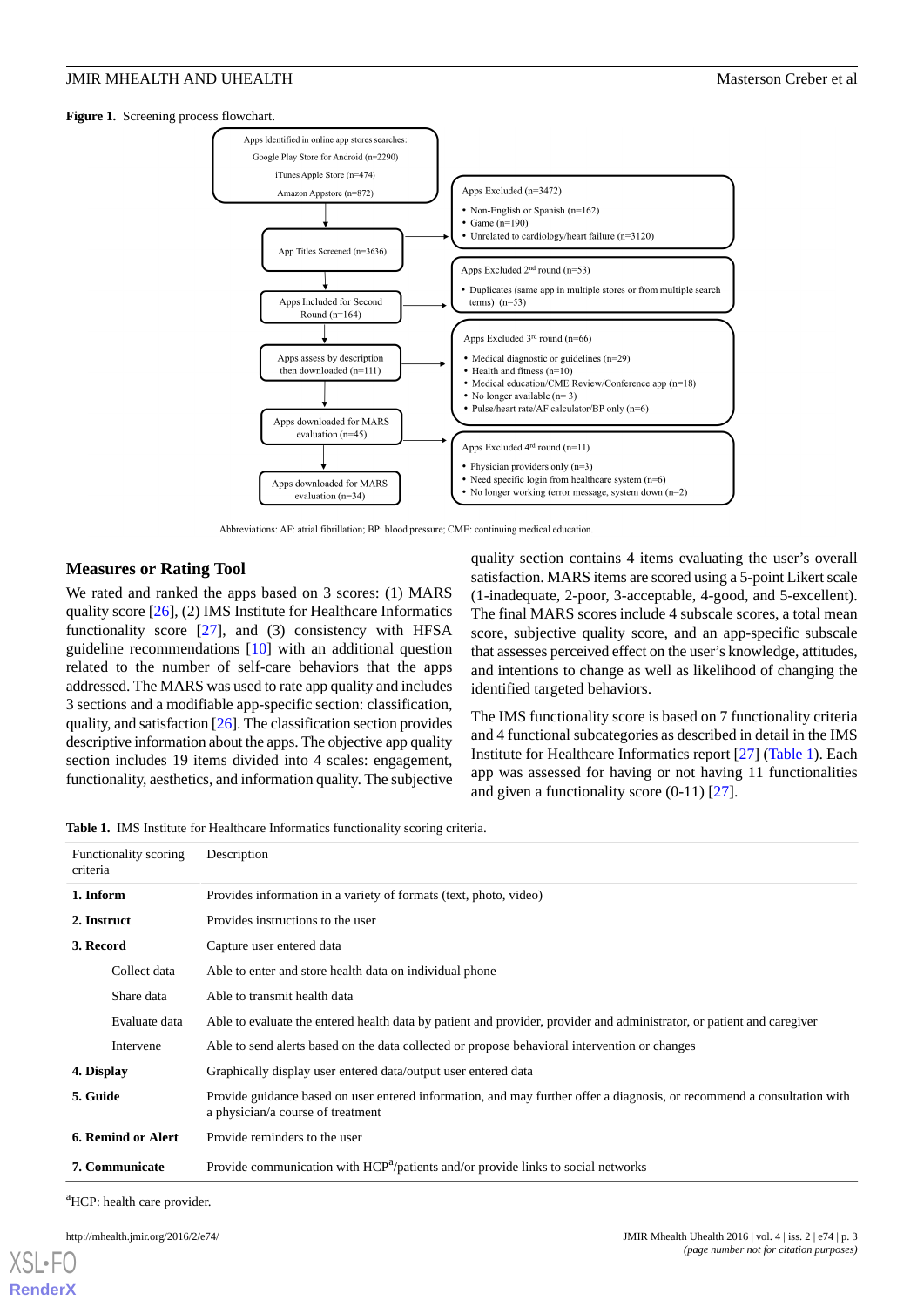Two functionality scores were used for this review because the functionality scores provide different types of information on app functionality. The MARS functionality score focuses on performance, ease of use, navigation, and gestural design of the app [[26\]](#page-12-8), whereas the IMS Institute for Healthcare Informatics functionality score focuses on scope of functions, including informing, instructing, recording, displaying, guiding, reminding, and communicating information [\[27](#page-12-9)].

Each of the apps was also evaluated for whether it included 8 specific self-care behaviors recommended by HFSA guidelines [[10\]](#page-11-7). These behaviors included daily weighing, checking extremities for swelling, doing physical activity or exercise, eating a low-salt diet, taking daily medications, attending doctor's appointments, daily monitoring of HF symptoms, and actively responding to symptoms when they change, consistent with HFSA nonpharmacologic guidelines [[10\]](#page-11-7).

## **Data Analysis**

Four reviewers (GH, RMC, MR, and SI) watched the accompanying MARS instructional videos for how to use the MARS scale. Each reviewer rated 4 randomly selected apps to evaluate interrater reliability. The interclass correlation coefficients (ICCs) were calculated between the 4 reviewers. On the basis of ICC guidelines by Shrout and Fleiss [\[28](#page-12-10)], we selected an individual consistency-of-agreement intraclass correlation (CA-ICC) for a two-way random-effects model. The

assumptions of this model include that the variance of raters only adds noise to the mean estimate and that the mean rater error is zero. It also models both the effect of the individual rater as well as the average of the raters and assumes both are drawn randomly from a larger population [[29\]](#page-12-11).

## *Results*

## **Descriptive Characteristics**

Android Google Play, Apple iTunes, and Amazon Appstore searches identified 3636 potentially relevant apps, of which 34 met our final inclusion criteria. The flow diagram ([Figure 1](#page-2-0)) provides an overview of the selection process and categories for exclusion. Most apps were excluded because they were unrelated to HF (n=3120), not available in English or Spanish  $(n=162)$ , or were games  $(n=190)$ .

[Table 2](#page-4-0) provides the full list of the included apps and their characteristics. Most apps were free to download (31/34, 91%) with costs up to US \$4.99. Most of the apps have been updated within the last year (63%). The average consumer star rating across all of the apps was 3 out of 5 with a range of 0 to 5. The number of individual ratings ranged from 0 to more than 52,000. Most of the apps had been installed between 100 and 500 times, but WebMD and iTriage had been installed between 5 and 10 million times. Almost 50% of the apps included a privacy policy.

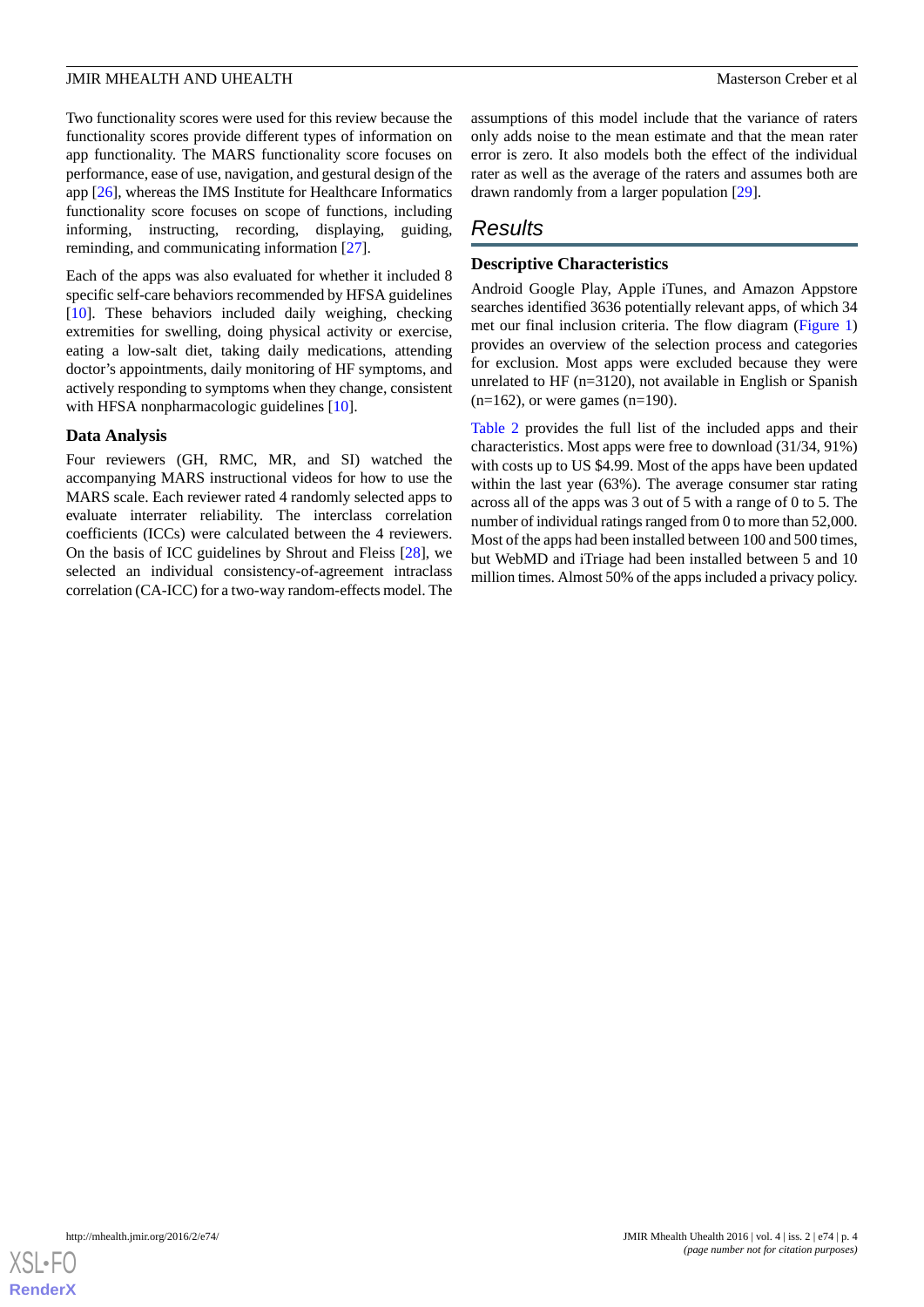## JMIR MHEALTH AND UHEALTH MASTER STATES AND THE MASTER OF A MASTER OF A MASTER OF A MASTER OF A MASTER OF A MASTER OF A MASTER OF A MASTER OF A MASTER OF A MASTER OF A MASTER OF A MASTER OF A MASTER OF A MASTER OF A MASTER

<span id="page-4-0"></span>**Table 2.** Description of included apps.

| Name                               | Star rat-<br>ing | Installs <sup>a</sup> | Version                          | Cost,<br>US\$ | Platform        | Privacy<br>policy | <b>IMS</b><br>scoreb |
|------------------------------------|------------------|-----------------------|----------------------------------|---------------|-----------------|-------------------|----------------------|
| ASCVD <sup>c</sup> Risk Estimator  | 3.5              | $N/R^d$               | $1.1\,$                          | Free          | Apple           | N <sub>o</sub>    | 6                    |
| AskMD                              | 5                | N/R                   | 2.4.1                            | Apple<br>Free |                 | No                | 9                    |
| <b>BloodPressureDB</b>             | 4.3              | 100-500K              | 5.64.0                           | Free          | Google          | Yes               | 7                    |
| Cardiograph                        | 3.8              | 100-500K              | 3.2                              | Free          | Google          | Yes               | 5                    |
| Continuous Care Health App         | 3.9              | 100-500K              | 2.2.6                            | Free          | Apple & Google  | Yes               | 11                   |
| FAQs in Heart Failure              | 4.3              | $1-5K$                | 1.2<br>Google<br>Free            |               |                 | No                | $\overline{c}$       |
| Health Manager                     | 3.5              | N/R                   | 2.1<br>\$4.99                    |               | Apple           | Yes               | 7                    |
| <b>Healthy Ally</b>                | $\boldsymbol{0}$ | $10-50$               | 1.3.4<br>Free                    |               | Google          | Yes               | 6                    |
| <b>Healthy Heart</b>               | $\boldsymbol{0}$ | $10-50$               | 1.0.2<br>Free<br>Google          |               |                 | No                | $\mathbf{1}$         |
| <b>Healthy Heart Numbers</b>       | $\boldsymbol{0}$ | N/R                   | $\mathbf{1}$<br>\$2.99<br>Amazon |               |                 | No                | 2                    |
| <b>Heart Disease</b>               | 3.3              | 500-1000              | 2.3.3                            | Free          | Google & Amazon | No                | $\mathbf{1}$         |
| Heart Disease & Symptoms           | 3.7              | 500-1000              | $\mathbf{1}$                     | Free          | Google          | No                | $\mathbf{0}$         |
| Heart Failure Health Storylines    | $\boldsymbol{0}$ | 100-500               | 2.2.6                            | Free          | Apple & Google  | Yes               | 10                   |
| Heart Guide                        | $\boldsymbol{0}$ | 100-500               | $\mathbf{1}$                     | Free          | Google          | Yes               | $\overline{4}$       |
| Heartkeeper                        | 4.7              | $1-5K$                | 1.3                              | Free          | Google          | Yes               | 7                    |
| Heart Log                          | 2                | N/R                   | 1.2                              | Free          | Apple           | No                | 5                    |
| <b>Heart Services</b>              | 3.8              | 100-500K              | 1.7.3                            | Free          | Google          | No                | 3                    |
| iTreat-Medical Dictionary          | 4.4              | $5-10K$               | $\mathbf{1}$                     | Free          | Apple & Google  | Yes               | $\overline{4}$       |
| iTriage                            | 4.5              | 5-10 million          | 5.26                             | Free          | Apple & Google  | Yes               | 9                    |
| mediSOS                            | 5                | 100-500               | 1.12                             | Free          | Google          | Yes               | $\overline{4}$       |
| Miniatlas Hypertension             | $\boldsymbol{0}$ | N/R                   | 4                                | \$1.99        | Apple           | No                | 3                    |
| My Cardiologist                    | 5                | 100-500               | $\mathbf{1}$                     | Free          | Google          | No                | 2                    |
| My Health Tracker                  | 2.7              | N/R                   | $\mathbf{1}$                     | Free          | Amazon          | No                | 3                    |
| My Heart Rate Monitor & Pulse Rate | 4                | N/R                   | 1.3                              | Free          | Apple           | No                | 5                    |
| MyHeartApp                         | 5                | N/R                   | 1.5                              | Free          | Apple           | No                | $\overline{4}$       |
| Pulse Pro                          | 3                | N/R                   | 1.2.4                            | Free          | Apple           | Yes               | 4                    |
| <b>REKA</b>                        | 4.6              | 500-1000              | 2.0.5                            | Free          | Google          | Yes               | 3                    |
| SelfCare-My Health Record (MHR)    | $\overline{0}$   | $N/A^d$               | $\mathbf{1}$                     | Free          | Apple           | No                | 5                    |
| Symple                             | 4.5              | N/R                   | 2.0.6                            | Free          | Apple           | Yes               | 11                   |
| Track your Heart Failure Zone      | $\boldsymbol{0}$ | N/R                   | $\mathbf{1}$                     | \$1.99        | Amazon          | No                | $\overline{c}$       |
| Urgent Care 24/7                   | 4                | N/R                   | 1.1                              | Free          | Apple           | Yes               | 9                    |
| <b>URI</b> Life                    | 4.6              | $1-5K$                | $\mathbf{1}$                     | Free          | Google          | Yes               | 6                    |
| WebMD                              | $4.5$            | 5-10 million          | 5.9.3                            | Free          | Apple & Google  | No                | 11                   |
| WOW ME 2000mg                      | $\overline{4}$   | 100-500               | 1.1                              | Free          | Apple & Google  | No                | $\tau$               |

<sup>a</sup>Data on number of installs were only available in Google Play.

<sup>b</sup>The IMS score is the IMS Institute for Healthcare Informatics functionality score ranging from 0-11.

<sup>c</sup>ASCVD: atherosclerotic cardiovascular disease

 $d$ N/R: not recorded.

 $dN/A$ : not applicable.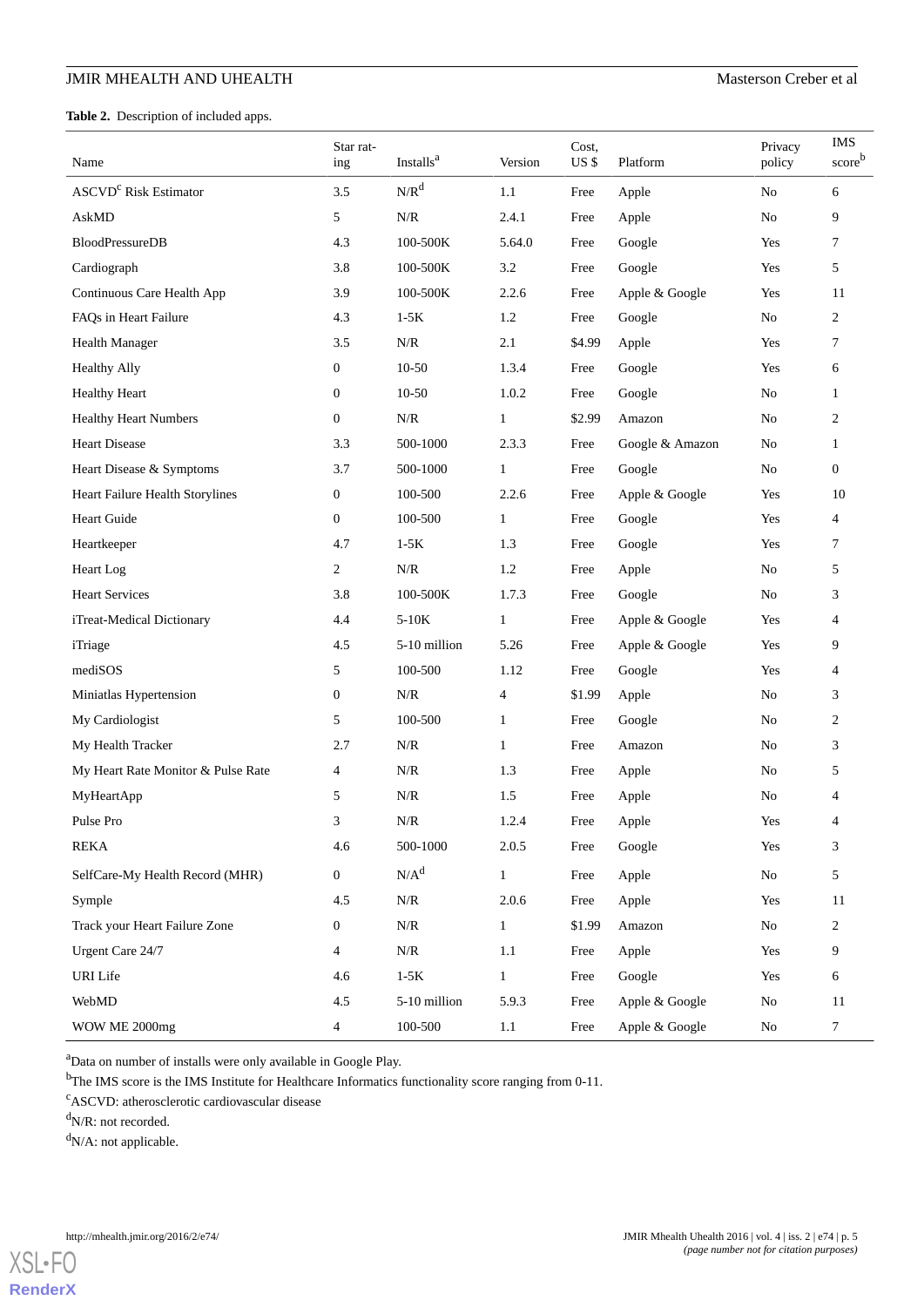## JMIR MHEALTH AND UHEALTH Masterson Creber et al

## **MARS App Quality Scores**

[Table 3](#page-6-0) presents the 4 subscale scores (engagement, functionality, aesthetics, and information), overall quality score, subjective quality score (satisfaction), and app-specific health behavior score from the MARS. It was not possible to rate item 19, because a PubMed search identified only 3 efficacy studies among the 34 apps. More than 2/3 of the apps were evaluated by 2 or more expert MARS raters, and there was excellent interrater reliability (two-way mixed CA-ICC=.93, 95% CI: 0.68-0.99). Of the 4 subscales, functionality had the highest score and median engagement had the lowest (2.9).

The median overall MARS score was 3.4 out of 5, and 68% (23/34) had a minimum acceptability score of 3.0. Overall, the AskMD app had the highest average MARS total (4.9) followed by WebMD (4.4), Symple (4.3), Heart Failure Health Storylines (4.1), and ContinuousCare Health App (4.0). Heart Failure Health Storylines (4.6) and AskMD (4.5) had the highest scores for behavior change.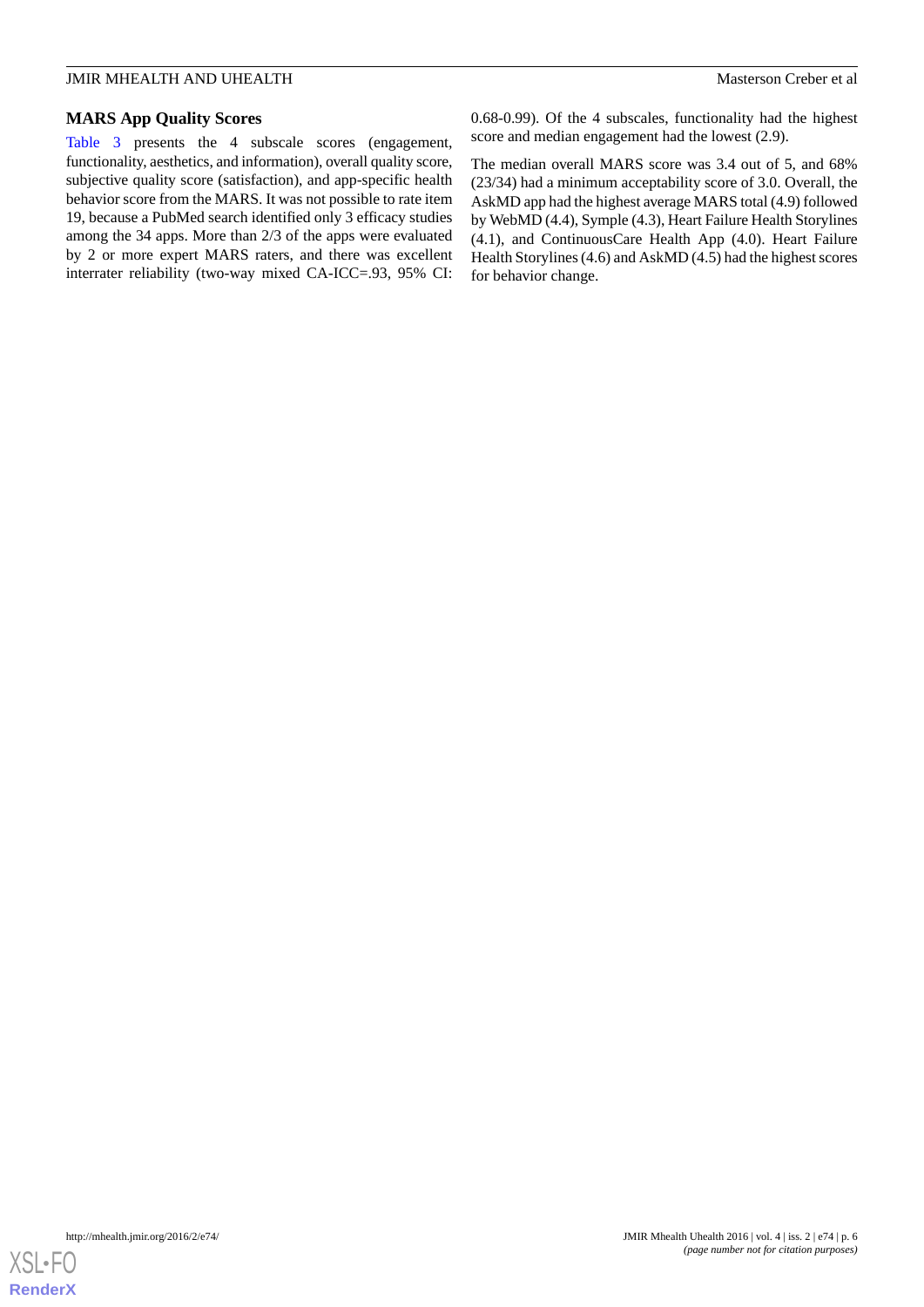## JMIR MHEALTH AND UHEALTH MASTER STATES AND THE MASTER OF A MASTER OF A MASTER OF A MASTER OF A MASTER OF A MASTER OF A MASTER OF A MASTER OF A MASTER OF A MASTER OF A MASTER OF A MASTER OF A MASTER OF A MASTER OF A MASTER

<span id="page-6-0"></span>**Table 3.** Mobile Application Rating Scale scores.

| Name                               | Engage  | Function | Aesthetics | Information | Satisfaction | Behavior<br>change | Overall   |
|------------------------------------|---------|----------|------------|-------------|--------------|--------------------|-----------|
| AskMD                              | 5.0     | 5.0      | 5.0        | 4.6         | 4.3          | 4.5                | 4.9       |
| WebMD                              | 4.1     | 4.9      | 4.5        | $4.2\,$     | 3.6          | $2.8\,$            | 4.4       |
| Symple                             | 4.1     | 4.5      | 4.5        | 3.9         | 3.8          | 4.1                | 4.3       |
| Heart Failure Health Storylines    | 4.3     | 4.2      | 3.3        | 4.5         | 3.9          | 4.6                | 4.1       |
| Continuous Care Health App         | 4.1     | $4.6\,$  | 3.7        | 3.7         | 4.1          | 3.8                | 4.0       |
| Heart Keeper                       | 4.0     | $4.0\,$  | 4.0        | 3.5         | 3.0          | $4.2\,$            | 3.9       |
| mediSOS                            | 3.8     | 4.3      | 3.7        | 3.8         | 3.5          | 3.5                | 3.9       |
| Heart Log                          | 4.5     | 4.5      | 3.0        | 3.2         | 2.0          | 2.8                | 3.8       |
| <b>Healthy Ally</b>                | 3.5     | 4.0      | 4.0        | 3.5         | 2.5          | $3.0\,$            | 3.8       |
| MyHeartApp                         | 3.9     | 3.5      | 4.3        | 3.3         | 3.1          | 4.1                | 3.7       |
| Urgent Care 24/7                   | 2.5     | $4.5\,$  | 3.8        | 4.0         | 4.1          | 3.6                | 3.7       |
| <b>ASCVD Risk Estimator</b>        | 3.0     | 3.8      | $3.2\,$    | 4.3         | 2.3          | $3.2\,$            | 3.6       |
| FAQs in Heart Failure              | 2.5     | 4.3      | 3.7        | 3.8         | 2.1          | 2.8                | 3.6       |
| Miniatlas Hypertension             | 2.1     | 4.5      | 3.7        | 3.8         | 1.9          | 2.5                | 3.5       |
| iTriage                            | 3.1     | 3.9      | $3.5\,$    | 3.5         | 3.0          | 3.7                | 3.5       |
| <b>REKA</b>                        | 3.3     | 3.5      | 4.0        | 3.2         | 2.8          | 3.0                | 3.5       |
| Heart Guide                        | 2.5     | 3.5      | 4.7        | 3.0         | 2.0          | 4.0                | 3.4       |
| SelfCare-MHR                       | 2.8     | 4.3      | 3.3        | 3.3         | 2.3          | 3.0                | 3.4       |
| WOW ME 2000mg                      | 2.9     | 4.6      | 3.0        | 2.9         | 2.6          | 3.3                | 3.4       |
| Cardiograph                        | 2.9     | 3.8      | 3.5        | 2.8         | 1.8          | 3.8                | 3.2       |
| <b>BloodPressureDB</b>             | 3.3     | 3.5      | 3.0        | 3.1         | 2.6          | 3.3                | 3.2       |
| URI Life                           | $3.5$   | $3.0\,$  | $3.0\,$    | 3.0         | 2.3          | 3.0                | 3.1       |
| Pulse Pro                          | $2.1\,$ | 3.4      | 3.2        | 3.1         | 2.1          | 2.5                | 2.9       |
| Heart Disease & Symptoms           | 1.0     | 3.8      | 2.3        | 3.7         | 1.0          | $2.0\,$            | 2.7       |
| <b>Health Manager</b>              | 2.8     | 2.5      | 2.5        | 2.4         | 1.5          | 3.3                | $2.5\,$   |
| <b>Heart Services</b>              | 3.3     | 1.8      | 3.0        | 2.1         | 1.0          | $2.0\,$            | 2.5       |
| My Heart Rate Monitor & Pulse Rate | 2.3     | $2.4\,$  | $2.8\,$    | 2.0         | $1.8\,$      | $2.3\,$            | $2.4\,$   |
| <b>Heart Disease</b>               | $1.2\,$ | 4.1      | 1.6        | $2.2\,$     | 1.3          | 1.5                | $2.2\,$   |
| My Cardiologist                    | 1.3     | 1.3      | 3.0        | 2.3         | $1.0\,$      | 1.3                | $2.0\,$   |
| iTreat-Medical Dictionary          | $2.0\,$ | $1.5\,$  | 2.3        | $1.2\,$     | 1.0          | $1.0\,$            | 1.7       |
| My Health Tracker                  | 1.5     | $2.0\,$  | 1.0        | 2.3         | 1.0          | 1.3                | 1.7       |
| Track your Heart Failure Zone      | 1.0     | $1.0\,$  | 1.3        | $1.8\,$     | $1.0\,$      | $\rm 0.8$          | 1.3       |
| <b>Healthy Heart Numbers</b>       | 1.0     | 1.8      | 1.3        | $1.0\,$     | $1.0\,$      | $1.0\,$            | 1.3       |
| <b>Healthy Heart</b>               | 1.0     | $1.0\,$  | 1.3        | $2.2\,$     | 1.0          | $2.0\,$            | $\rm 0.8$ |

## **Functionality**

[Figure 2](#page-7-0) illustrates the functionalities of the apps and highlights that nearly all had a record function (29/34, 85%). The median number of functionalities was 5 and the majority of apps (66%) had less than 7. Twenty-four apps had the option to display, 18 to inform, 16 to communicate, 15 to instruct, 15 to guide, and 10 to remind/alert. Three apps had a total of 11 functionalities

(WebMD, Symple, and ContinuousCare Health App) followed by Heart Failure Health Storylines, which had 10 functionalities.

Of the 29 apps that had the function to record, 26 could collect data, 12 could share the data, and 10 had the function to intervene. Examples of data that were collected using these apps include medications, symptoms, daily moods, daily vital signs, and physical activity.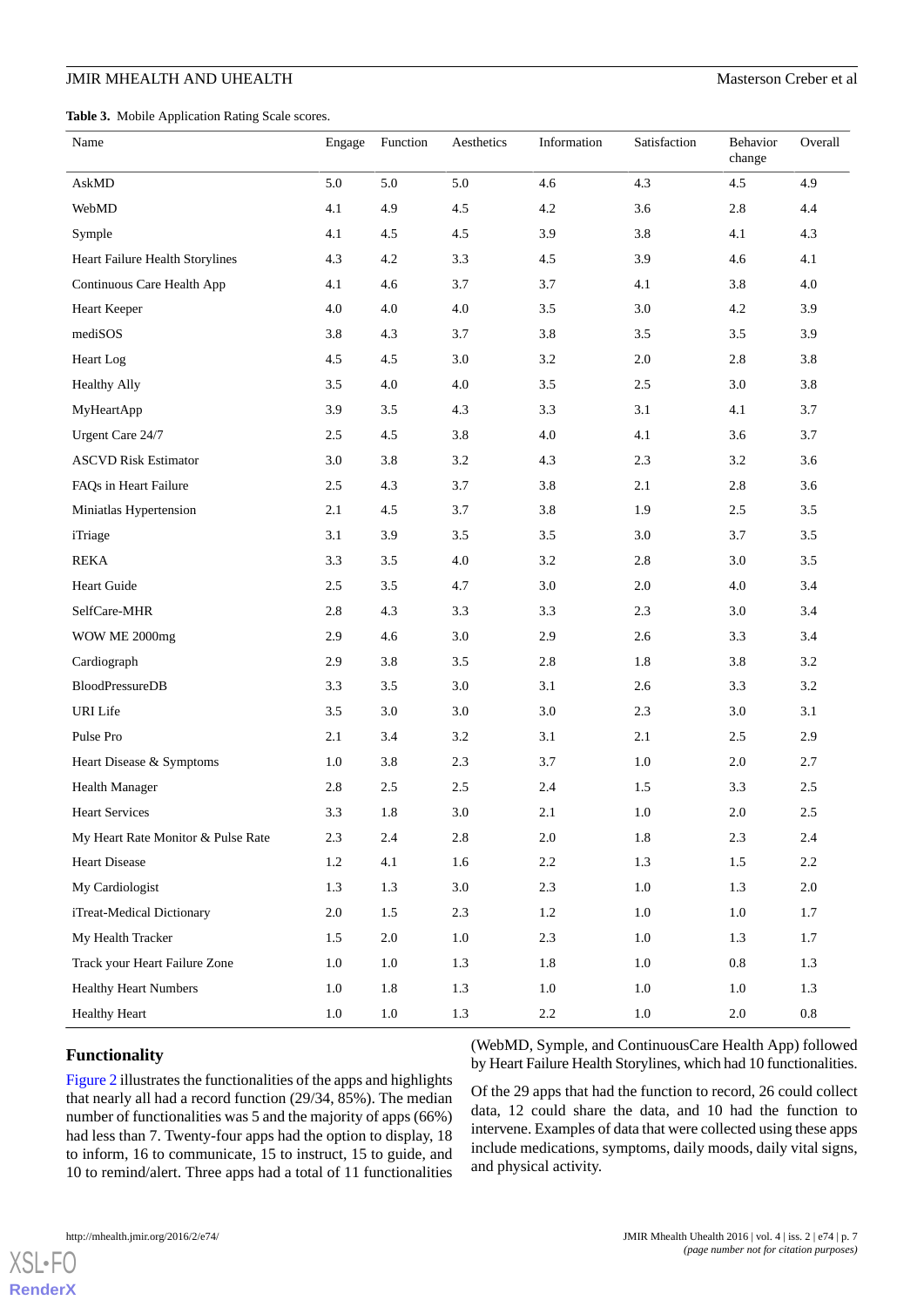Heart Failure Health Storylines and WebMD have the ability to sync (collect) with a wide variety of fitness devices, apps, and even some scales. Many of the apps sync with the Apple Health app for iPhone users. Examples of apps that included the option to share data included Heart Failure Health Storylines and ContinuousCare Health App. In Heart Failure Health Storylines, the user has the option to share or communicate each feature with certain "circles of support" to which the user can add friends and family through email or keep the data private, including symptoms, vital signs, moods, and journal entries. Heart Failure Health Storylines does not have an option to share data using a message feature.

<span id="page-7-0"></span>ContinuousCare Health App has a newsfeed feature that includes health-related articles and a customizable user profile.

ContinuousCare Health App also includes the option for real-time consultation with a licensed health care provider, as well as a "Doctor Virtual Practice" that allows the user to invite his or her provider to virtually track data and communicate with the user in the app itself.

Symple offers a data exportation (share feature) that allows the user to back up data recorded in the app to a personal email or a spreadsheet app. In Symple users can also share an overview of current symptoms with their doctor. This document saves a PDF attachment and can then be sent over email. In WebMD the user can share health data and providers can respond and share education materials through this feature, which is password-protected.

Figure 2. Functionality of included apps based on IMS Institute for Healthcare Informatics functionality scores.



## **Functionality of included apps**

## **Heart Failure Society of America Guidelines**

[Table 4](#page-8-0) includes the 8 HF-specific self-care behaviors evaluated. The most commonly addressed was daily monitoring of symptoms (21/34, 62%), followed by responding to symptoms (16/34, 47%), taking daily medications (13/34, 38%), following

a low-salt diet (10/34, 29%), going to provider appointments (6/34, 18%), doing exercise (7/34, 21%), daily weighing (7/34, 21%), and checking extremities for swelling (8/34, 24%). The app that addressed all of these self-care behaviors was Heart Failure Health Storylines, which was developed in collaboration with the HFSA.

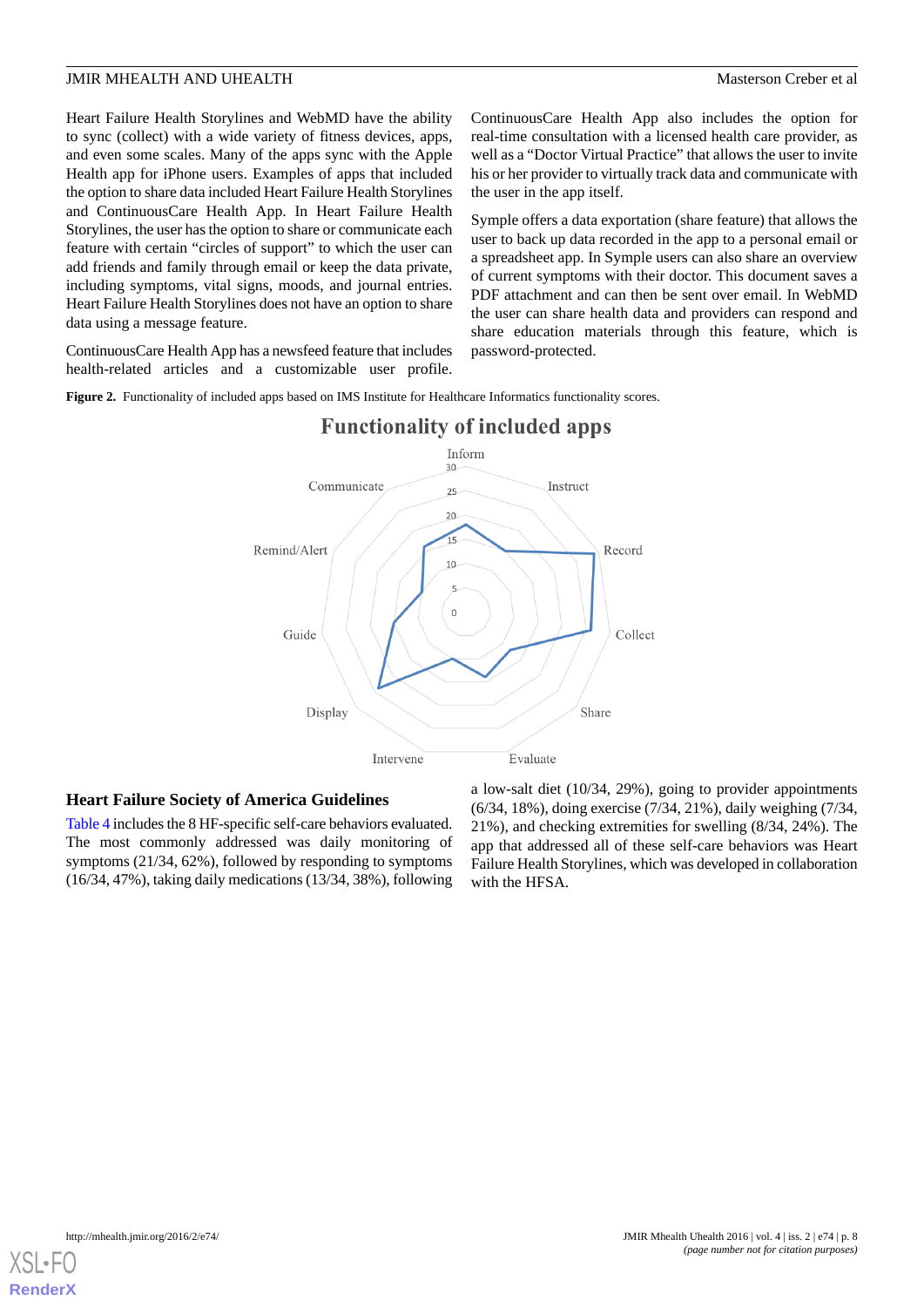<span id="page-8-0"></span>**Table 4.** Heart Failure Society of America–recommended nonpharmacologic management behaviors included in the apps.

| Name                                  | Weight | Check<br>swelling | Physical<br>activity | Diet | Medication | MD appoint-<br>ment | Monitor<br>symptoms | Symptom<br>response | Total<br>score <sup>a</sup> |
|---------------------------------------|--------|-------------------|----------------------|------|------------|---------------------|---------------------|---------------------|-----------------------------|
| Heart Failure Health Storylines V     |        | ✓                 | ✓                    | ✓    | ✓          | ✓                   | ✓                   | ✓                   | $8\,$                       |
| WOW ME 2000mg                         | ✓      | ✓                 | ✓                    | ✓    | ✓          |                     | ✓                   | ✓                   | $\overline{7}$              |
| WebMD                                 | ✓      | ✓                 | ✓                    | ✓    | ✓          |                     | ✓                   | ✓                   | 7                           |
| ContinuousCare Health App             | ✓      |                   | ✓                    | ✓    | ✓          |                     | ✓                   | J                   | 6                           |
| iTriage                               |        | ✓                 |                      |      | ✓          |                     | ✓                   | ✓                   | 5                           |
| URI Life                              |        |                   | ✓                    | ✓    | ✓          | ✓                   | ✓                   |                     | 5                           |
| AskMD                                 |        | ✓                 |                      | ✓    | ✓          |                     |                     |                     | 4                           |
| Health Manager                        |        |                   |                      |      | ✓          |                     | ✓                   | ✓                   | 4                           |
| Heart Keeper                          |        |                   | ✓                    |      | ✓          | ✓                   | ✓                   |                     | 4                           |
| MyHeartApp                            |        |                   |                      |      |            |                     | ✓                   | ✓                   | 4                           |
| Urgent Care 24/7                      |        | ✓                 |                      |      |            |                     | ✓                   |                     | 4                           |
| <b>ASCVD Risk Estimator</b>           |        |                   | ✓                    |      |            |                     |                     |                     | 3                           |
| <b>BloodPressureDB</b>                |        |                   |                      |      | ✓          |                     | ✓                   |                     | 3                           |
| Symple                                |        | ✓                 |                      |      |            |                     | ✓                   |                     | 3                           |
| Cardiograph                           |        |                   |                      |      |            |                     | ✓                   | ✓                   | $\overline{c}$              |
| Heart Log                             |        |                   |                      |      |            | ✓                   | ✓                   |                     | $\overline{2}$              |
| mediSOS                               |        |                   |                      |      | ✓          |                     |                     | ✓                   | $\overline{c}$              |
| My Heart Rate Monitor &<br>Pulse Rate |        |                   |                      |      |            |                     | ✓                   | ✓                   | $\overline{c}$              |
| Pulse Pro                             |        |                   |                      |      |            |                     | ✓                   | ✓                   | $\overline{c}$              |
| <b>REKA</b>                           |        |                   |                      |      |            |                     | ✓                   | ✓                   | $\overline{c}$              |
| SelfCare-MHR                          |        |                   |                      |      |            |                     | ✓                   | ✓                   | $\overline{c}$              |
| <b>Healthy Ally</b>                   |        |                   |                      |      |            |                     | ✓                   |                     | $\mathbf{1}$                |
| <b>Healthy Heart Numbers</b>          |        |                   |                      |      | ✓          |                     |                     |                     | $\mathbf{1}$                |
| Heart Disease & Symptoms              |        |                   |                      |      |            | ✓                   |                     |                     | 1                           |
| Heart Guide                           |        |                   |                      |      |            |                     | ✓                   |                     | $\mathbf{1}$                |
| Miniatlas Hypertension                |        |                   |                      |      | ✓          |                     |                     |                     | $\mathbf{1}$                |
| My Cardiologist                       |        |                   |                      |      |            | $\checkmark$        |                     |                     | 1                           |
| My Health Tracker                     |        |                   |                      |      |            |                     | ✓                   |                     | $\mathbf{1}$                |

<sup>a</sup>Apps that scored a zero did not include any symptom monitoring or self-care behaviors and were removed from the table.

## **Overall App Quality**

Factoring in the MARS, IMS Institute for Healthcare Informatics functionality, and HFSA guideline scores, the highest performing apps included Heart Failure Health Storylines, Symple, ContinuousCare Health App, WebMD, and AskMD.

A PubMed search of the apps in this review found that only 3 apps have been evaluated and published in peer-reviewed journals [[30-](#page-12-12)[32\]](#page-12-13).

## *Discussion*

[XSL](http://www.w3.org/Style/XSL)•FO **[RenderX](http://www.renderx.com/)**

This study is the first to comprehensively review commercially available mobile apps for HF symptom monitoring and self-care and independently evaluate their quality using validated multiple

rating scales, including the MARS expert rating scale, IMS Institute for Healthcare Informatics functionality scale, and HFSA guidelines for nonpharmacologic management. The most common functionality among the 34 apps reviewed was being able to record information, typically syncing data from other sources. Few apps provided any guidance in response to reported input, reminders or alerts about medications or symptom tracking, or the ability to communicate with providers.

The 2 apps that provided the most options for symptom tracking included Heart Failure Health Storylines and Symple ([Figure](#page-10-0) [3\)](#page-10-0). Heart Failure Health Storylines includes the feature of being able to track multiple symptoms simultaneously to allow the user to detect potential correlations between symptoms and time periods. Users can record symptom severity, moods, vital signs,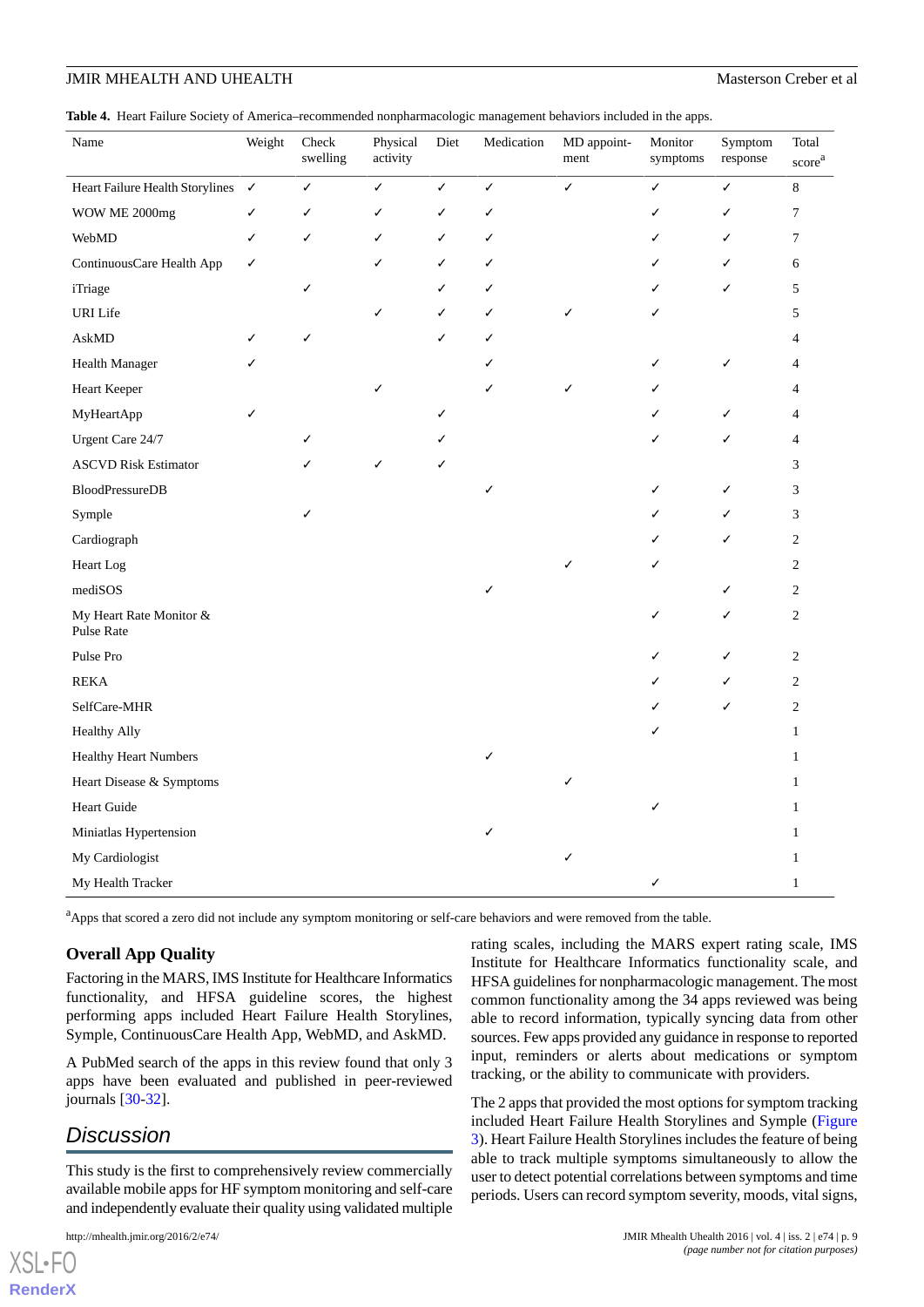and medications and the data are displayed using a color-coding scheme and weekly calendar format. The vital sign data are also displayed in a line graph to show daily fluctuations.

In Symple, users enter symptoms by calendar date and select the time of day and severity of each symptom (none, mild, moderate, difficult, severe) from a color-coded graphic ([Figure](#page-10-0) [3\)](#page-10-0). Symptoms are displayed using blocks with the same color-coding scheme in a weekly calendar format. Users can choose to view symptoms from one time of day (eg, every morning this week) or the entire day. One drawback of this feature is that it only allows viewing of one symptom at a time; multiple symptoms cannot be plotted on the same calendar.

Despite the pressing need that patients with HF have for better symptom and self-monitoring tools, most mHealth apps are designed to support healthy living rather than chronic disease management. Many apps focused on helping patients find a diagnosis for their symptoms (ie, AskMD and WebMD). Some of the apps supported self-care maintenance in terms of recording daily health behaviors or including reminders about taking medication, but were very limited with self-care management behaviors including more advanced symptom monitoring, tracking, and evaluation of whether specific behaviors improved health outcomes.

A total of 3 peer-reviewed articles evaluated 3 of the Web-based apps. The first article was a brief review on the development and future directions of the ASCVD Risk Estimator app [[30\]](#page-12-12). The second article was an evaluation of the Heartkeeper app using Google app usability standards (completed by the authors) and a quality of experience survey completed by 24 users who were recruited through the app itself [\[31](#page-12-14)]. This review found the app to be generally compliant with Google's standards; it had mixed feedback on the quality of experience. The third article was a 4-month trial of the iTreat app in the hospital setting among 39 junior doctors in the United Kingdom [[32\]](#page-12-13). Although participants reported some positive outcomes from

using the app, the study highlighted many barriers to the use of mobile phones in the hospital setting [\[32](#page-12-13)].

Many apps are being used with minimal knowledge of their functionality and ability to integrate data into health care systems [[27\]](#page-12-9), let alone efficacy for improving patient or clinical outcomes. The lack of efficacy testing in clinical trials is one of the biggest barriers to adoption of mHealth apps. Health care providers are reticent to prescribe apps without evidence of their benefit, guidelines regarding use in clinical practice, and confidence in the privacy and security of personal health information that is both stored and transmitted [[27\]](#page-12-9). These barriers are the major reasons why apps need to undergo rigorous clinical trial testing before they can be fully integrated into clinical care.

One good example of an mHealth app with demonstrated effectiveness for managing diabetes is BlueStar from WellDoc Diabetes Management. This app has been evaluated in a clinical trial and has demonstrated effectiveness for supporting diabetes management [[33\]](#page-12-15); however, it is only accessible for patients with diabetes who have a prescription from their health care provider and it is not otherwise available to the public.

These findings suggest that apps have not yet been readily adopted into routine clinical management and need further development to support comprehensive symptom management for patients with HF. The limited number of apps and functionalities of specific apps targeting HF behaviors suggests that the apps are in an early stage of development and that patients and providers who would be using them are at an early stage of adoption. This is also true for some older adults who have lagged behind in the adoption of smartphone technology as well [\[11](#page-11-8)]. One of the ongoing priorities for the adoption of mHealth apps into clinical practice will be the rigorous assessment of app quality as demonstrated in this study and effectiveness in rigorous comparative effectiveness studies. Improving the ability of apps to engage is also a targeted area for future improvement.

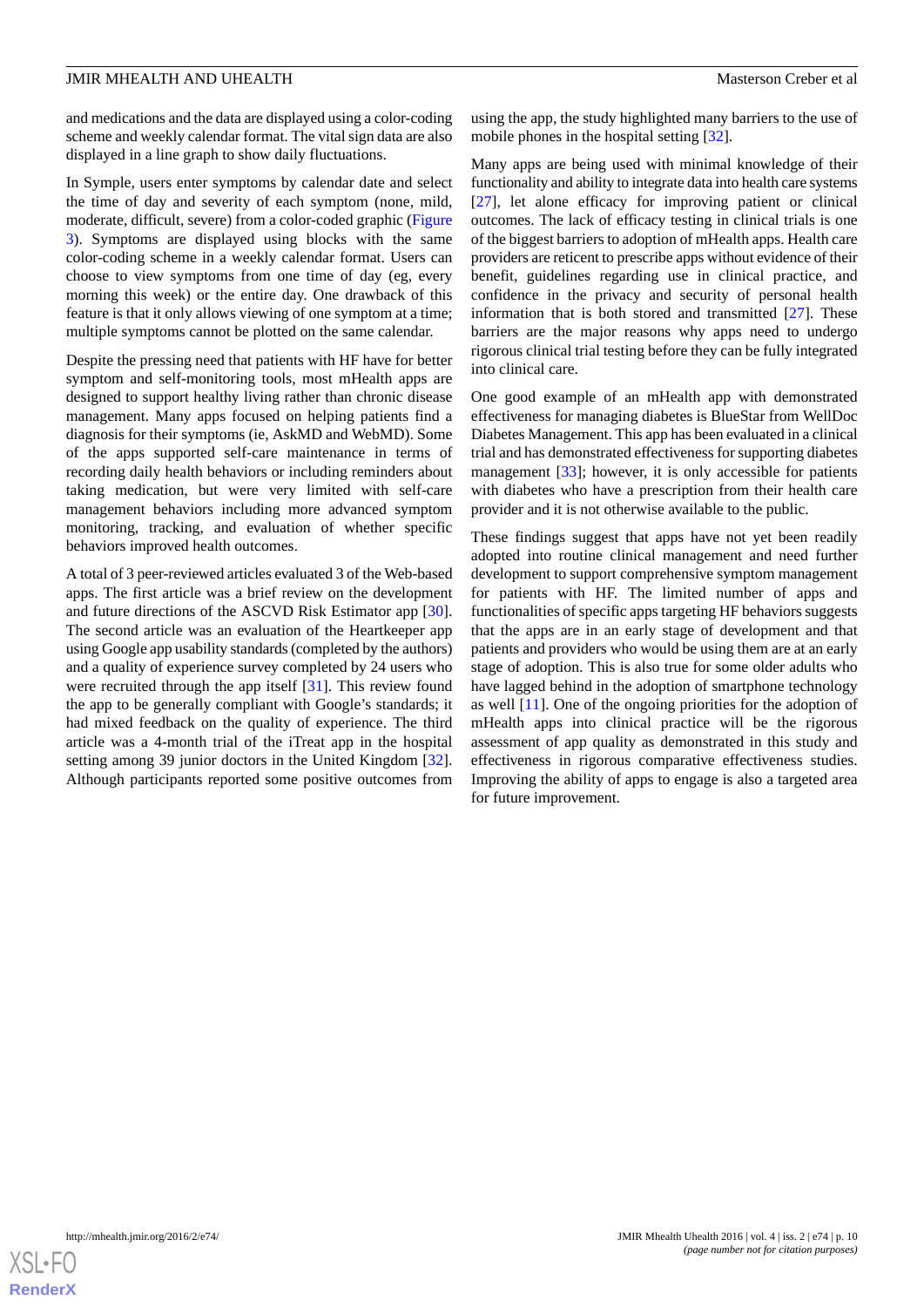<span id="page-10-0"></span>**Figure 3.** Symptom tracking features. Heart Failure Health Storylines (left image) enables tracking symptoms over time and Symple (right image) enables reporting symptoms for a single day and visualization of individual graphs by symptom.



## **Strengths and Limitations**

Strengths of this review include applying a rigorous multistep methodology to the evaluation of the apps and using the MARS rating scale. The star rating system can be misleading given the low numbers of ratings that some of these apps have. Systematic consolidation and rigorous evaluation beyond the star rating system and user comments are needed for patients to be able to evaluate which apps may be best for their symptom monitoring and self-care. The use of the MARS was a strength because it was rigorously developed [[26\]](#page-12-8) and has been used to evaluate apps related to mindfulness [\[34](#page-12-16)] and weight management [[35\]](#page-12-17). One of the limitations of this review is that apps that were not publically available were not included, such as those that required a prescription or enrollment in a specific health care network or insurance plan.

## **Future Research**

According to a report by the IMS Institute for Healthcare Informatics, one of the most important areas for future research will be the generation of evidence of value from the use of apps that will demonstrate the magnitude of behavior change and improved health outcomes [[27\]](#page-12-9). Evaluation of existing apps should use rigorously tested tools, such as the MARS or IMS functionality score. In addition, future studies should test the effectiveness of apps with higher functionality and usability scores. Further mapping of HF-specific apps to evidence-based clinical guidelines is needed. Focusing on improving apps that are already commercially available is a viable option.

In addition, there is also the need for enhanced interoperability between electronic health records and apps so that real-time data can inform clinician decision making and clinical management. Enhanced data integration should take place within the context of robust organizational governance frameworks that take into consideration the evaluation of clinical outcomes [[36\]](#page-12-18).

## **Conclusions**

In general, mHealth apps offer a potentially cost-effective solution with 24/7 access to symptom monitoring at the point of need, promotion of patient engagement in their care, and can foster interactive care and communication with providers. Increasing the options for mHealth apps to support successful care management is critical. Patient collaboration with health care providers and decision making is a core component of patient engagement [[37](#page-12-19)[,38](#page-12-20)], improving quality of life and decreasing hospital use [[39\]](#page-12-21). Our review highlights the need for further refinement and mapping to guidelines and room for overall quality improvement in HF symptom monitoring and self-care related apps. To ensure engagement, ease of use, and aesthetics, patients also need to be involved in the development of the mHealth apps.

#### **Acknowledgments**

The authors gratefully acknowledge funding for RMC by the National Institutes of Health (NIH)/National Institute of Nursing Research (NINR), K99NR016275, "mHealth for Heart Failure Symptom Monitoring." Her post-doctoral funding was funded by the NINR (T32NR007969) and she received Columbia University School of Nursing pilot funds to support this study. Additional mentorship training was provided to RMC through the Agency for Healthcare Research and Quality (R01HS021816) at the Department of Biomedical Informatics at Columbia University. The authors also acknowledge the postdoctoral funding for senior author, SI, by the NINR through the Comparative and Cost-Effectiveness Research Training for Nurse Scientists Award (T32NR014205) at Columbia University School of Nursing. MSM is supported by a K24 Award from the NIA (AG036778) and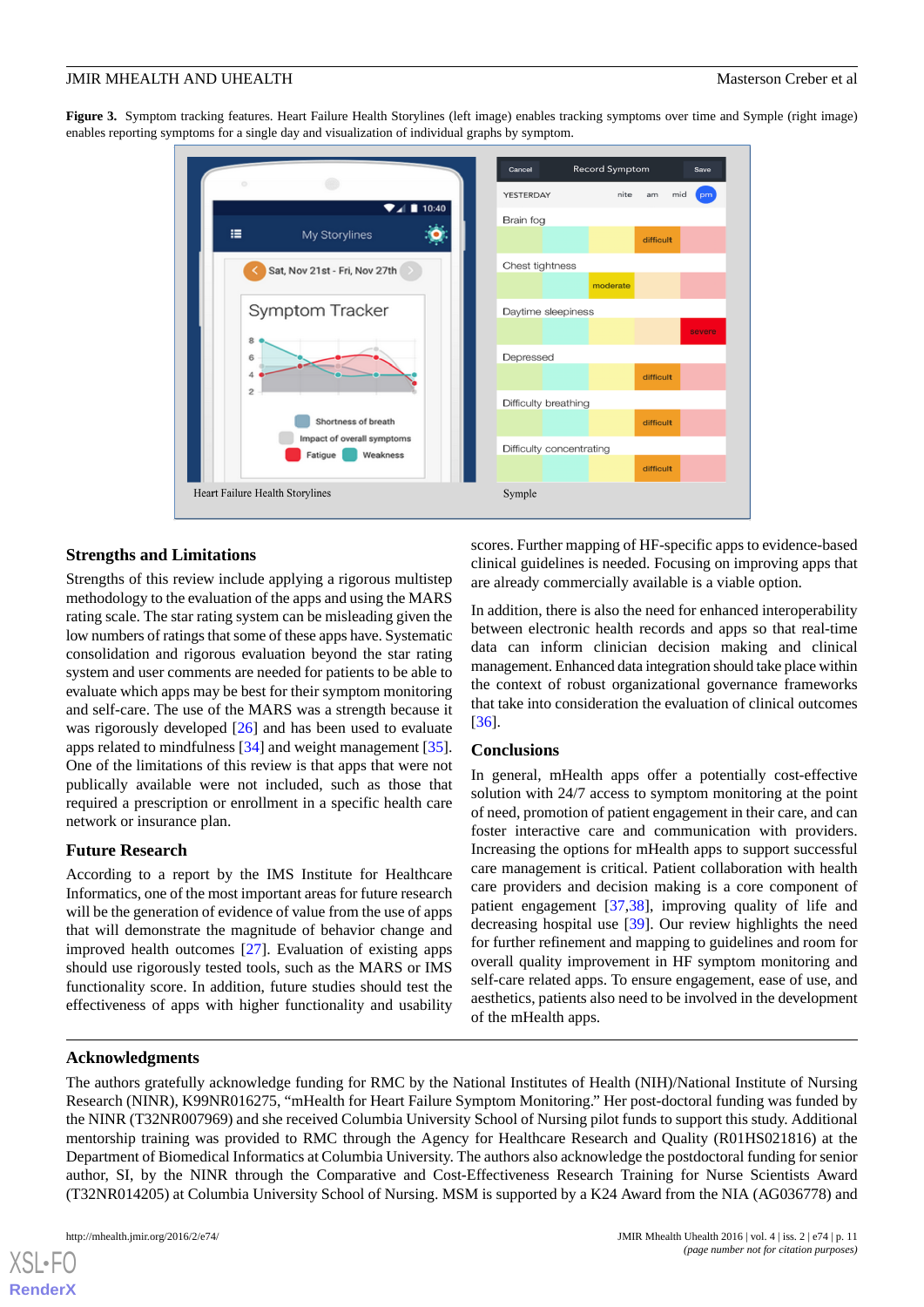## JMIR MHEALTH AND UHEALTH Masterson Creber et al

KTH is supported by a R01 Award from the NINR (R01 NR014853: iPhone Helping Evaluate Atrial Fibrillation Rhythm Through Technology (iHEART)).

## **Conflicts of Interest**

None declared.

## <span id="page-11-0"></span>**References**

- <span id="page-11-1"></span>1. Mozaffarian D, Benjamin EJ, Go AS, Arnett DK, Blaha MJ, Cushman M, American Heart Association Statistics CommitteeStroke Statistics Subcommittee. Heart disease and stroke statistics--2015 update: a report from the American Heart Association. Circulation 2015 Jan 27;131(4):e29-322. [doi: [10.1161/CIR.0000000000000152](http://dx.doi.org/10.1161/CIR.0000000000000152)] [Medline: [25520374](http://www.ncbi.nlm.nih.gov/entrez/query.fcgi?cmd=Retrieve&db=PubMed&list_uids=25520374&dopt=Abstract)]
- <span id="page-11-2"></span>2. Roger VL, Go AS, Lloyd-Jones DM, Benjamin EJ, Berry JD, Borden WB, American Heart Association Statistics CommitteeStroke Statistics Subcommittee. Heart disease and stroke statistics--2012 update: a report from the American Heart Association. Circulation 2012 Jan 3;125(1):e2-e220 [[FREE Full text\]](http://circ.ahajournals.org/cgi/pmidlookup?view=long&pmid=22179539) [doi: [10.1161/CIR.0b013e31823ac046](http://dx.doi.org/10.1161/CIR.0b013e31823ac046)] [Medline: [22179539](http://www.ncbi.nlm.nih.gov/entrez/query.fcgi?cmd=Retrieve&db=PubMed&list_uids=22179539&dopt=Abstract)]
- 3. Heidenreich PA, Trogdon JG, Khavjou OA, Butler J, Dracup K, Ezekowitz MD, American Heart Association Advocacy Coordinating Committee, Council on Cardiovascular RadiologyIntervention, Council on Clinical Cardiology, Council OE, Council OA, ThrombosisVascular B, Council OC, Critical C, PerioperativeResuscitation, Council on Cardiovascular Nursing, Council on the Kidney in Cardiovascular Disease, Council on Cardiovascular SurgeryAnesthesia, Interdisciplinary Council on Quality of CareOutcomes Research. Forecasting the future of cardiovascular disease in the United States: a policy statement from the American Heart Association. Circulation 2011 Mar 1;123(8):933-944 [[FREE Full text](http://circ.ahajournals.org/cgi/pmidlookup?view=long&pmid=21262990)] [doi: [10.1161/CIR.0b013e31820a55f5](http://dx.doi.org/10.1161/CIR.0b013e31820a55f5)] [Medline: [21262990\]](http://www.ncbi.nlm.nih.gov/entrez/query.fcgi?cmd=Retrieve&db=PubMed&list_uids=21262990&dopt=Abstract)
- 4. Lloyd-Jones D, Adams RJ, Brown TM, Carnethon M, Dai S, De SG, American Heart Association Statistics CommitteeStroke Statistics Subcommittee. Heart disease and stroke statistics--2010 update: a report from the American Heart Association. Circulation 2010 Feb 23;121(7):e46-e215 [\[FREE Full text\]](http://circ.ahajournals.org/cgi/pmidlookup?view=long&pmid=20019324) [doi: [10.1161/CIRCULATIONAHA.109.192667](http://dx.doi.org/10.1161/CIRCULATIONAHA.109.192667)] [Medline: [20019324](http://www.ncbi.nlm.nih.gov/entrez/query.fcgi?cmd=Retrieve&db=PubMed&list_uids=20019324&dopt=Abstract)]
- <span id="page-11-4"></span><span id="page-11-3"></span>5. Ross JS, Chen J, Lin Z, Bueno H, Curtis JP, Keenan PS, et al. Recent national trends in readmission rates after heart failure hospitalization. Circ Heart Fail 2010 Jan;3(1):97-103 [\[FREE Full text\]](http://circheartfailure.ahajournals.org/cgi/pmidlookup?view=long&pmid=19903931) [doi: [10.1161/CIRCHEARTFAILURE.109.885210](http://dx.doi.org/10.1161/CIRCHEARTFAILURE.109.885210)] [Medline: [19903931](http://www.ncbi.nlm.nih.gov/entrez/query.fcgi?cmd=Retrieve&db=PubMed&list_uids=19903931&dopt=Abstract)]
- <span id="page-11-5"></span>6. Jencks SF, Williams MV, Coleman EA. Rehospitalizations among patients in the Medicare fee-for-service program. N Engl J Med 2009 Apr 2;360(14):1418-1428. [doi: [10.1056/NEJMsa0803563](http://dx.doi.org/10.1056/NEJMsa0803563)] [Medline: [19339721](http://www.ncbi.nlm.nih.gov/entrez/query.fcgi?cmd=Retrieve&db=PubMed&list_uids=19339721&dopt=Abstract)]
- <span id="page-11-6"></span>7. Roger VL. Epidemiology of Heart Failure. Circulation Research 2013 Aug 29;113(6):646-659. [doi: [10.1161/circresaha.113.300268](http://dx.doi.org/10.1161/circresaha.113.300268)]
- <span id="page-11-7"></span>8. Gheorghiade M, Zannad F, Sopko G, Klein L, Piña IL, Konstam MA, International Working Group on Acute Heart Failure Syndromes. Acute heart failure syndromes: current state and framework for future research. Circulation 2005 Dec 20;112(25):3958-3968 [[FREE Full text](http://circ.ahajournals.org/cgi/pmidlookup?view=long&pmid=16365214)] [doi: [10.1161/CIRCULATIONAHA.105.590091\]](http://dx.doi.org/10.1161/CIRCULATIONAHA.105.590091) [Medline: [16365214\]](http://www.ncbi.nlm.nih.gov/entrez/query.fcgi?cmd=Retrieve&db=PubMed&list_uids=16365214&dopt=Abstract)
- <span id="page-11-8"></span>9. Felker GM, Leimberger JD, Califf RM, Cuffe MS, Massie BM, Adams KF, et al. Risk stratification after hospitalization for decompensated heart failure. J Card Fail 2004 Dec;10(6):460-466. [Medline: [15599835\]](http://www.ncbi.nlm.nih.gov/entrez/query.fcgi?cmd=Retrieve&db=PubMed&list_uids=15599835&dopt=Abstract)
- <span id="page-11-9"></span>10. Heart Failure Society of America, Lindenfeld J, Albert NM, Boehmer JP, Collins SP, Ezekowitz JA, et al. HFSA 2010 Comprehensive Heart Failure Practice Guideline. J Card Fail 2010 Jun;16(6):e1-194. [doi: [10.1016/j.cardfail.2010.04.004](http://dx.doi.org/10.1016/j.cardfail.2010.04.004)] [Medline: [20610207](http://www.ncbi.nlm.nih.gov/entrez/query.fcgi?cmd=Retrieve&db=PubMed&list_uids=20610207&dopt=Abstract)]
- <span id="page-11-10"></span>11. Pew Research Center.: Pew Research Center; 2014 Apr 03. Older adults and technology use URL: [http://www.pewinternet.org/](http://www.pewinternet.org/files/2014/04/PIP_Seniors-and-Tech-Use_040314.pdf) [files/2014/04/PIP\\_Seniors-and-Tech-Use\\_040314.pdf](http://www.pewinternet.org/files/2014/04/PIP_Seniors-and-Tech-Use_040314.pdf) [accessed 2016-05-24] [[WebCite Cache ID 6hkJtYrZz](http://www.webcitation.org/

                                6hkJtYrZz)]
- <span id="page-11-11"></span>12. Hale K, Capra S, Bauer J. A Framework to Assist Health Professionals in Recommending High-Quality Apps for Supporting Chronic Disease Self-Management: Illustrative Assessment of Type 2 Diabetes Apps. JMIR Mhealth Uhealth 2015;3(3):e87 [[FREE Full text](http://mhealth.jmir.org/2015/3/e87/)] [doi: [10.2196/mhealth.4532\]](http://dx.doi.org/10.2196/mhealth.4532) [Medline: [26369346](http://www.ncbi.nlm.nih.gov/entrez/query.fcgi?cmd=Retrieve&db=PubMed&list_uids=26369346&dopt=Abstract)]
- <span id="page-11-12"></span>13. Stevens DJ, Jackson JA, Howes N, Morgan J. Obesity surgery smartphone apps: a review. Obes Surg 2014 Jan;24(1):32-36. [doi: [10.1007/s11695-013-1010-3](http://dx.doi.org/10.1007/s11695-013-1010-3)] [Medline: [23749609\]](http://www.ncbi.nlm.nih.gov/entrez/query.fcgi?cmd=Retrieve&db=PubMed&list_uids=23749609&dopt=Abstract)
- <span id="page-11-13"></span>14. Nicholas J, Larsen ME, Proudfoot J, Christensen H. Mobile Apps for Bipolar Disorder: A Systematic Review of Features and Content Quality. J Med Internet Res 2015 Aug;17(8):e198 [\[FREE Full text\]](http://www.jmir.org/2015/8/e198/) [doi: [10.2196/jmir.4581](http://dx.doi.org/10.2196/jmir.4581)] [Medline: [26283290](http://www.ncbi.nlm.nih.gov/entrez/query.fcgi?cmd=Retrieve&db=PubMed&list_uids=26283290&dopt=Abstract)]
- <span id="page-11-14"></span>15. Bender JL, Yue Rossini Ying Kwan, To MJ, Deacken L, Jadad AR. A lot of action, but not in the right direction: systematic review and content analysis of smartphone applications for the prevention, detection, and management of cancer. J Med Internet Res 2013;15(12):e287 [\[FREE Full text\]](http://www.jmir.org/2013/12/e287/) [doi: [10.2196/jmir.2661\]](http://dx.doi.org/10.2196/jmir.2661) [Medline: [24366061](http://www.ncbi.nlm.nih.gov/entrez/query.fcgi?cmd=Retrieve&db=PubMed&list_uids=24366061&dopt=Abstract)]
- 16. Martínez-Pérez B, de la Torre-Díez I, López-Coronado M, Herreros-González J. Mobile apps in cardiology: review. JMIR Mhealth Uhealth 2013 Jul;1(2):e15 [\[FREE Full text\]](http://mhealth.jmir.org/2013/2/e15/) [doi: [10.2196/mhealth.2737\]](http://dx.doi.org/10.2196/mhealth.2737) [Medline: [25098320\]](http://www.ncbi.nlm.nih.gov/entrez/query.fcgi?cmd=Retrieve&db=PubMed&list_uids=25098320&dopt=Abstract)
- 17. Wallace LS, Dhingra LK. A systematic review of smartphone applications for chronic pain available for download in the United States. J Opioid Manag 2014 Feb;10(1):63-68. [doi: [10.5055/jom.2014.0193](http://dx.doi.org/10.5055/jom.2014.0193)] [Medline: [24604571](http://www.ncbi.nlm.nih.gov/entrez/query.fcgi?cmd=Retrieve&db=PubMed&list_uids=24604571&dopt=Abstract)]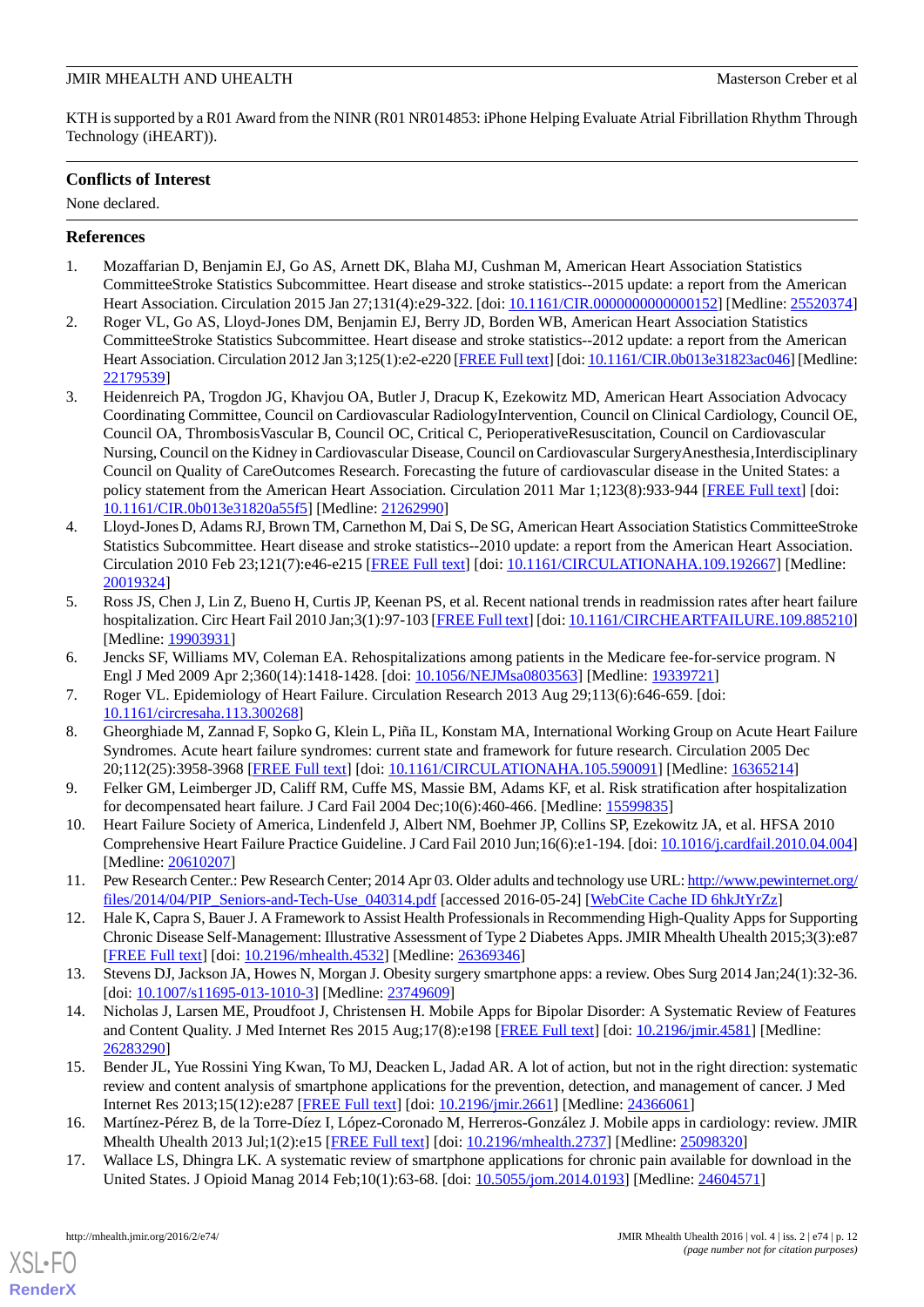## JMIR MHEALTH AND UHEALTH Masterson Creber et al

- <span id="page-12-0"></span>18. de la Vega R, Miró J. mHealth: a strategic field without a solid scientific soul. a systematic review of pain-related apps. PLoS One 2014;9(7):e101312 [[FREE Full text](http://dx.plos.org/10.1371/journal.pone.0101312)] [doi: [10.1371/journal.pone.0101312\]](http://dx.doi.org/10.1371/journal.pone.0101312) [Medline: [24999983](http://www.ncbi.nlm.nih.gov/entrez/query.fcgi?cmd=Retrieve&db=PubMed&list_uids=24999983&dopt=Abstract)]
- <span id="page-12-1"></span>19. Shen N, Levitan M, Johnson A, Bender JL, Hamilton-Page M, Jadad A, et al. Finding a depression app: a review and content analysis of the depression app marketplace. JMIR Mhealth Uhealth 2015;3(1):e16 [\[FREE Full text\]](http://mhealth.jmir.org/2015/1/e16/) [doi: [10.2196/mhealth.3713](http://dx.doi.org/10.2196/mhealth.3713)] [Medline: [25689790](http://www.ncbi.nlm.nih.gov/entrez/query.fcgi?cmd=Retrieve&db=PubMed&list_uids=25689790&dopt=Abstract)]
- <span id="page-12-2"></span>20. Arnhold M, Quade M, Kirch W. Mobile applications for diabetics: a systematic review and expert-based usability evaluation considering the special requirements of diabetes patients age 50 years or older. J Med Internet Res 2014;16(4):e104 [\[FREE](http://www.jmir.org/2014/4/e104/) [Full text\]](http://www.jmir.org/2014/4/e104/) [doi: [10.2196/jmir.2968](http://dx.doi.org/10.2196/jmir.2968)] [Medline: [24718852\]](http://www.ncbi.nlm.nih.gov/entrez/query.fcgi?cmd=Retrieve&db=PubMed&list_uids=24718852&dopt=Abstract)
- <span id="page-12-4"></span><span id="page-12-3"></span>21. Schnall R, Iribarren SJ. Review and analysis of existing mobile phone applications for health care-associated infection prevention. Am J Infect Control 2015 Jun;43(6):572-576. [doi: [10.1016/j.ajic.2015.01.021\]](http://dx.doi.org/10.1016/j.ajic.2015.01.021) [Medline: [25748924](http://www.ncbi.nlm.nih.gov/entrez/query.fcgi?cmd=Retrieve&db=PubMed&list_uids=25748924&dopt=Abstract)]
- <span id="page-12-5"></span>22. Schnall R, Mosley JP, Iribarren SJ, Bakken S, Carballo-Diéguez A, Brown IW. Comparison of a User-Centered Design, Self-Management App to Existing mHealth Apps for Persons Living With HIV. JMIR Mhealth Uhealth 2015;3(3):e91 [[FREE Full text](http://mhealth.jmir.org/2015/3/e91/)] [doi: [10.2196/mhealth.4882\]](http://dx.doi.org/10.2196/mhealth.4882) [Medline: [26385783](http://www.ncbi.nlm.nih.gov/entrez/query.fcgi?cmd=Retrieve&db=PubMed&list_uids=26385783&dopt=Abstract)]
- <span id="page-12-6"></span>23. Muessig KE, Pike EC, Legrand S, Hightow-Weidman LB. Mobile phone applications for the care and prevention of HIV and other sexually transmitted diseases: a review. J Med Internet Res 2013;15(1):e1 [\[FREE Full text\]](http://www.jmir.org/2013/1/e1/) [doi: [10.2196/jmir.2301\]](http://dx.doi.org/10.2196/jmir.2301) [Medline: [23291245](http://www.ncbi.nlm.nih.gov/entrez/query.fcgi?cmd=Retrieve&db=PubMed&list_uids=23291245&dopt=Abstract)]
- <span id="page-12-7"></span>24. Firth J, Torous J. Smartphone Apps for Schizophrenia: A Systematic Review. JMIR Mhealth Uhealth 2015;3(4):e102 [[FREE Full text](http://mhealth.jmir.org/2015/4/e102/)] [doi: [10.2196/mhealth.4930\]](http://dx.doi.org/10.2196/mhealth.4930) [Medline: [26546039](http://www.ncbi.nlm.nih.gov/entrez/query.fcgi?cmd=Retrieve&db=PubMed&list_uids=26546039&dopt=Abstract)]
- <span id="page-12-8"></span>25. Cajita MI, Gleason KT, Han H. A Systematic Review of mHealth-Based Heart Failure Interventions. J Cardiovasc Nurs 2016;31(3):E10-E22. [doi: [10.1097/JCN.0000000000000305](http://dx.doi.org/10.1097/JCN.0000000000000305)] [Medline: [26544175](http://www.ncbi.nlm.nih.gov/entrez/query.fcgi?cmd=Retrieve&db=PubMed&list_uids=26544175&dopt=Abstract)]
- <span id="page-12-9"></span>26. Stoyanov SR, Hides L, Kavanagh DJ, Zelenko O, Tjondronegoro D, Mani M. Mobile app rating scale: a new tool for assessing the quality of health mobile apps. JMIR Mhealth Uhealth  $2015;3(1):e27$  [\[FREE Full text\]](http://mhealth.jmir.org/2015/1/e27/) [doi: [10.2196/mhealth.3422](http://dx.doi.org/10.2196/mhealth.3422)] [Medline: [25760773](http://www.ncbi.nlm.nih.gov/entrez/query.fcgi?cmd=Retrieve&db=PubMed&list_uids=25760773&dopt=Abstract)]
- <span id="page-12-10"></span>27. IMS Institute for Healthcare Informatics. Parsippany, NJ: IMS Institute for Healthcare Informatics; 2013 Oct. Patient Apps for Improved Healthcare: From Novelty to Mainstream URL: [http://www.imshealth.com/en/thought-leadership/ims-institute/](http://www.imshealth.com/en/thought-leadership/ims-institute/reports/patient-apps-for-improved-healthcare) [reports/patient-apps-for-improved-healthcare](http://www.imshealth.com/en/thought-leadership/ims-institute/reports/patient-apps-for-improved-healthcare) [accessed 2016-05-24] [[WebCite Cache ID 6hkKYSYf8\]](http://www.webcitation.org/

                                6hkKYSYf8)
- <span id="page-12-12"></span><span id="page-12-11"></span>28. Shrout PE, Fleiss JL. Intraclass correlations: uses in assessing rater reliability. Psychol Bull 1979 Mar;86(2):420-428. [Medline: [18839484](http://www.ncbi.nlm.nih.gov/entrez/query.fcgi?cmd=Retrieve&db=PubMed&list_uids=18839484&dopt=Abstract)]
- <span id="page-12-14"></span>29. McGraw KO, Wong SP. Forming inferences about some intraclass correlation coefficients. Psychological Methods 1996;1(1):30-46. [doi: [10.1037/1082-989X.1.1.30\]](http://dx.doi.org/10.1037/1082-989X.1.1.30)
- <span id="page-12-13"></span>30. Gluckman TJ, Kovacs RJ, Stone NJ, Damalas D, Mullen JB, Oetgen WJ. The ASCVD Risk Estimator App: From Concept to the Current State. J Am Coll Cardiol 2016 Jan 26;67(3):350-352. [doi: [10.1016/j.jacc.2015.10.068\]](http://dx.doi.org/10.1016/j.jacc.2015.10.068) [Medline: [26796407](http://www.ncbi.nlm.nih.gov/entrez/query.fcgi?cmd=Retrieve&db=PubMed&list_uids=26796407&dopt=Abstract)]
- 31. Martínez-Pérez B, de la Torre-Díez I, López-Coronado M. Experiences and Results of Applying Tools for Assessing the Quality of a mHealth App Named Heartkeeper. J Med Syst 2015 Nov;39(11):142. [doi: [10.1007/s10916-015-0303-6](http://dx.doi.org/10.1007/s10916-015-0303-6)] [Medline: [26345452](http://www.ncbi.nlm.nih.gov/entrez/query.fcgi?cmd=Retrieve&db=PubMed&list_uids=26345452&dopt=Abstract)]
- <span id="page-12-16"></span><span id="page-12-15"></span>32. Payne KF, Weeks L, Dunning P. A mixed methods pilot study to investigate the impact of a hospital-specific iPhone application (iTreat) within a British junior doctor cohort. Health Informatics J 2014 Mar;20(1):59-73. [doi: [10.1177/1460458213478812\]](http://dx.doi.org/10.1177/1460458213478812) [Medline: [24550565\]](http://www.ncbi.nlm.nih.gov/entrez/query.fcgi?cmd=Retrieve&db=PubMed&list_uids=24550565&dopt=Abstract)
- <span id="page-12-17"></span>33. Quinn CC, Clough SS, Minor JM, Lender D, Okafor MC, Gruber-Baldini A. WellDoc mobile diabetes management randomized controlled trial: change in clinical and behavioral outcomes and patient and physician satisfaction. Diabetes Technol Ther 2008 Jun;10(3):160-168. [doi: [10.1089/dia.2008.0283](http://dx.doi.org/10.1089/dia.2008.0283)] [Medline: [18473689](http://www.ncbi.nlm.nih.gov/entrez/query.fcgi?cmd=Retrieve&db=PubMed&list_uids=18473689&dopt=Abstract)]
- <span id="page-12-18"></span>34. Mani M, Kavanagh DJ, Hides L, Stoyanov SR. Review and Evaluation of Mindfulness-Based iPhone Apps. JMIR Mhealth Uhealth 2015;3(3):e82 [\[FREE Full text\]](http://mhealth.jmir.org/2015/3/e82/) [doi: [10.2196/mhealth.4328\]](http://dx.doi.org/10.2196/mhealth.4328) [Medline: [26290327\]](http://www.ncbi.nlm.nih.gov/entrez/query.fcgi?cmd=Retrieve&db=PubMed&list_uids=26290327&dopt=Abstract)
- <span id="page-12-19"></span>35. Bardus M, van Beurden S, Smith JR, Abraham C. A review and content analysis of engagement, functionality, aesthetics, information quality, and change techniques in the most popular commercial apps for weight management. Int J Behav Nutr Phys Act 2016;13(1):35 [\[FREE Full text\]](http://ijbnpa.biomedcentral.com/articles/10.1186/s12966-016-0359-9) [doi: [10.1186/s12966-016-0359-9](http://dx.doi.org/10.1186/s12966-016-0359-9)] [Medline: [26964880\]](http://www.ncbi.nlm.nih.gov/entrez/query.fcgi?cmd=Retrieve&db=PubMed&list_uids=26964880&dopt=Abstract)
- <span id="page-12-20"></span>36. Charani E, Castro-Sánchez E, Moore S, Holmes A. Do smartphone applications in healthcare require a governance and legal framework? It depends on the application!. BMC Med 2014;12:29 [\[FREE Full text](http://www.biomedcentral.com/1741-7015/12/29)] [doi: [10.1186/1741-7015-12-29](http://dx.doi.org/10.1186/1741-7015-12-29)] [Medline: [24524344](http://www.ncbi.nlm.nih.gov/entrez/query.fcgi?cmd=Retrieve&db=PubMed&list_uids=24524344&dopt=Abstract)]
- <span id="page-12-21"></span>37. Singh K, Kaitlin D, Newmark L, Rozenblum R, Lee J, Landman A, et al. The Commonwealth Fund.: The Commonwealth Fund; 2016 Feb. Developing a Framework for Evaluating the Patient Engagement, Quality, and Safety of Mobile Health Applications URL:<http://www.commonwealthfund.org/publications/issue-briefs/2016/feb/evaluating-mobile-health-apps> [accessed 2016-05-24] [\[WebCite Cache ID 6hkKtKA1N\]](http://www.webcitation.org/

                                6hkKtKA1N)
- 38. Brown SM, Rozenblum R, Aboumatar H, Fagan MB, Milic M, Lee BS, et al. Defining patient and family engagement in the intensive care unit. Am J Respir Crit Care Med 2015 Feb 1;191(3):358-360. [doi: [10.1164/rccm.201410-1936LE](http://dx.doi.org/10.1164/rccm.201410-1936LE)] [Medline: [25635496](http://www.ncbi.nlm.nih.gov/entrez/query.fcgi?cmd=Retrieve&db=PubMed&list_uids=25635496&dopt=Abstract)]
- 39. Boult C, Green AF, Boult LB, Pacala JT, Snyder C, Leff B. Successful models of comprehensive care for older adults with chronic conditions: evidence for the Institute of Medicine's "retooling for an aging America" report. J Am Geriatr Soc 2009 Dec;57(12):2328-2337. [doi: [10.1111/j.1532-5415.2009.02571.x\]](http://dx.doi.org/10.1111/j.1532-5415.2009.02571.x) [Medline: [20121991\]](http://www.ncbi.nlm.nih.gov/entrez/query.fcgi?cmd=Retrieve&db=PubMed&list_uids=20121991&dopt=Abstract)